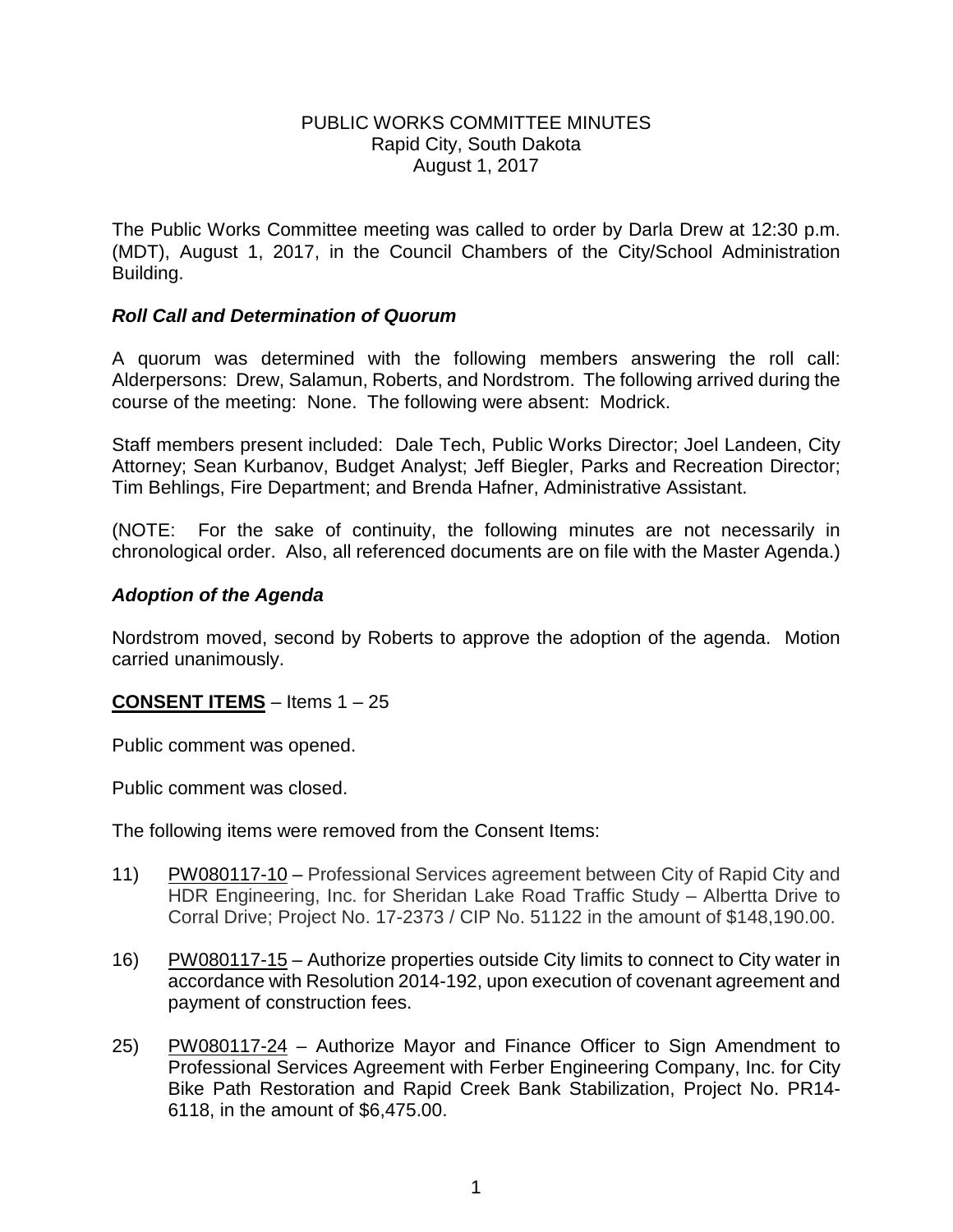Nordstrom moved, second by Salamun to approve Items  $1 - 25$  as they appear on the Consent Items with the exception of Items 11, 16 and 25. Motion carried unanimously.

### **APPROVE MINUTES**

1) Approve minutes of July 11, 2017.

### **ITEMS FROM THE PUBLIC WORKS DEPARTMENT**

#### **APPROVE CHANGE ORDER**

2) PW080117-01 – Change Order #1F to Hills Materials Company for Tatanka Road Water Main Extension, Project No. 16-2357 / CIP No. 51152 for a decrease of \$9,925.78.

### **AUTHORIZE STAFF TO ADVERTISE FOR BIDS**

- 3) PW080117-02 Pavement Rehabilitation Project Chief Drive, Project No. 17- 2360 / CIP No. 50549. Estimated Cost: \$200,000.00.
- 4) PW080117-03 Main Street Water Valve Repair Project 2nd Street to East Boulevard. Project No. 17-2390 / CIP No. 50705. Estimate Cost: \$200,000.00.

#### **AUTHORIZE MAYOR AND FINANCE OFFICER TO SIGN**

- 5) PW080117-04 South Dakota Department of Transportation Agreement for Use and Restoration of Detour for SDDOT Project No. IM-PH 0902(167)58, Pennington County, PCN 05MJ.
- 6) PW080117-05 Amendment to the Agreement between the City of Rapid City and Advanced Engineering and Environmental Services, Inc. for Pavement Rehabilitation Project – East Saint Joseph Street Overlay, Project No. 17-2363 / CIP No. 51161, for an increase of \$4,079.50.
- 7) PW080117-06 Agreement between City of Rapid City and Dakota Pump, Inc. for Red Rocks Booster Pump Station Supervisory Control and Data Acquisition (SCADA) Integration, Project No, 14-2177 / CIP No. 50812.B, in the amount of \$90,854.00.
- 8) PW080117-07 Amendment No. 2 to Bartlett and West for Red Rocks Booster Pump Station Upgrades, Project No. 14-2177 / CIP No. 50812.B, in the amount of \$126,105.00.
- 9) PW080117-08 Agreement Concerning Transfer of Water System Between Mesa View Water Users Association, Inc., and City of Rapid City.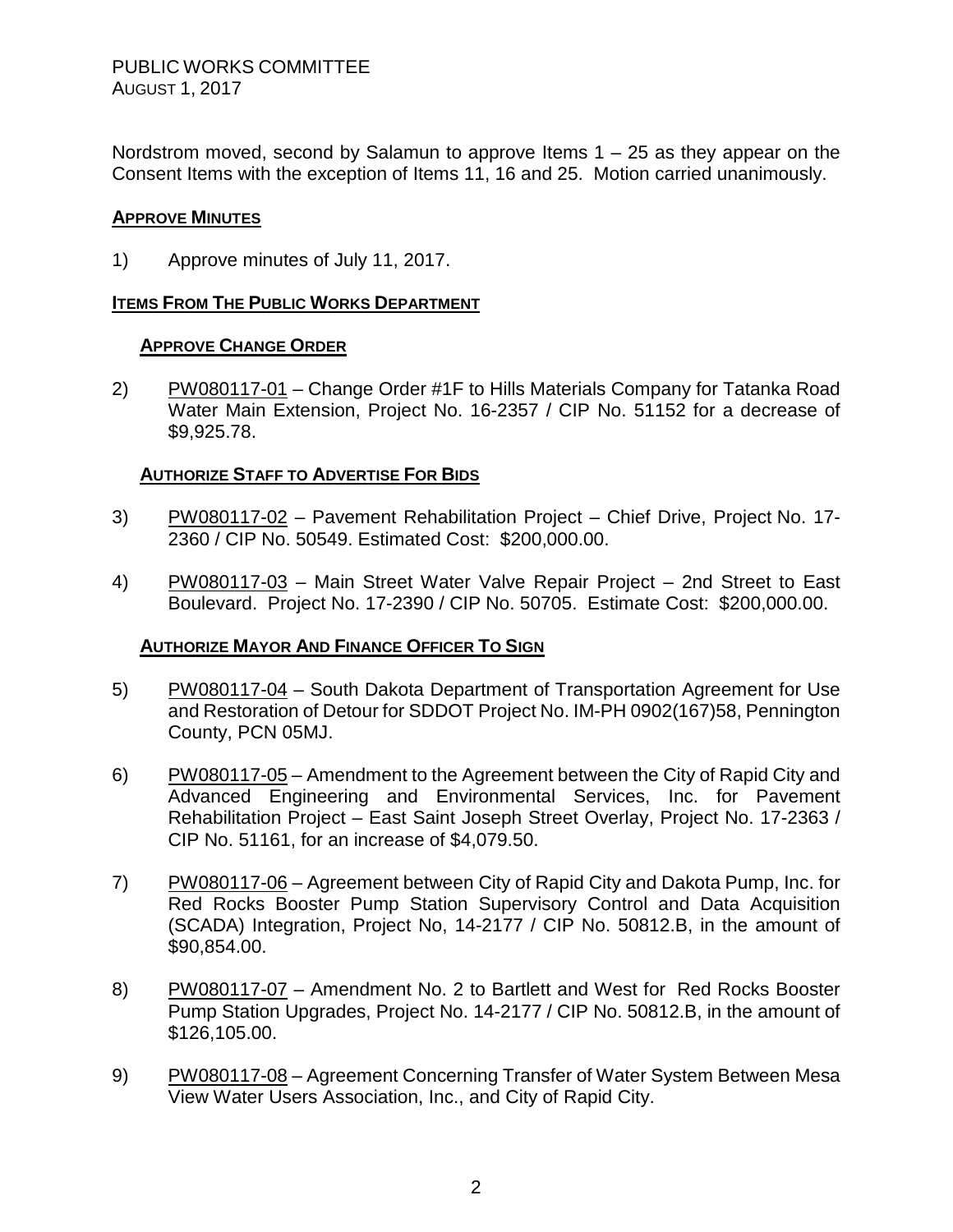# PUBLIC WORKS COMMITTEE AUGUST 1, 2017

10) PW080117-09 – Joint Powers Maintenance and Encroachment Agreement between the City of Rapid City and Department of Transportation for City Project No. 14-2170 / CIP No. 50866, State Projects NH 0044(00)45 PCN 0515 and P 1774(00)06 PCN 02SF.

### **ENGINEERING SERVICES**

- 12) PW080117-11 Approve List of Property Owners to Send Notices to Construct or Repair Sidewalks; 2016 Assessed Sidewalk Improvement Project, Project No. 16- 2344.
- 13) PW080117-12 Approve Acceptance of Infrastructure for Village at Skyline Pines Water, Sewer and Storm Sewer - DEV12-1090.
- 14) PW080117-13 Approve Acceptance of Infrastructure for Fairmont Boulevard Extension – DEV11-1063.
- 15) PW080117-14 Approve a Request from Travis Swift for Volt Properties, LLC for a Variance to Waive the Requirement to Install Sidewalk per City Ordinance 12.08.060 Along Creek Drive for the Property Located at 1714 Creek Drive.
- 17) PW080117-16 Authorize Staff to Seek Proposals for Deadwood Avenue Reconstruction – I-90 to Meade County, Project No. 17-2375 / CIP No. 50437.
- 18) PW080117-17 Approve a request by Lazy P6 Land Company for authorization to prepare an H-Lot located in the Unit 1 of Southgate Commercial Condominiums #2, in the NE1/4 of the SE1/4, Section 24, T1N, R7E, BHM, Rapid City, Pennington County, South Dakota and to authorize acceptance of the deed.

#### **RAPID TRANSIT DIVISION**

- 19) PW080117-18 Approve Transit Grant from FTA for 5307 Formula funds for operating and capital assistance in the amount of \$1,199,900.
- 20) PW080117-19 Authorize Mayor and Finance Officer to sign 2018-2020 Title VI Program Plan as required by FTA to receive federal transit grant funds.

## **SOLID WASTE DIVISION**

21) PW080117-20 - Authorize Staff to Advertise for Bids for Landfill Cell 17 Closure, Project No SW16-2370. Estimated Cost: \$1,400,000.00.

## **PARKS AND RECREATION DEPARTMENT**

22) PW080117-21 – Authorize staff to advertise for bids for PR17-6159 Roosevelt Ice Arena Roof Top Unit Replacement Project. Estimated cost \$65,000.00.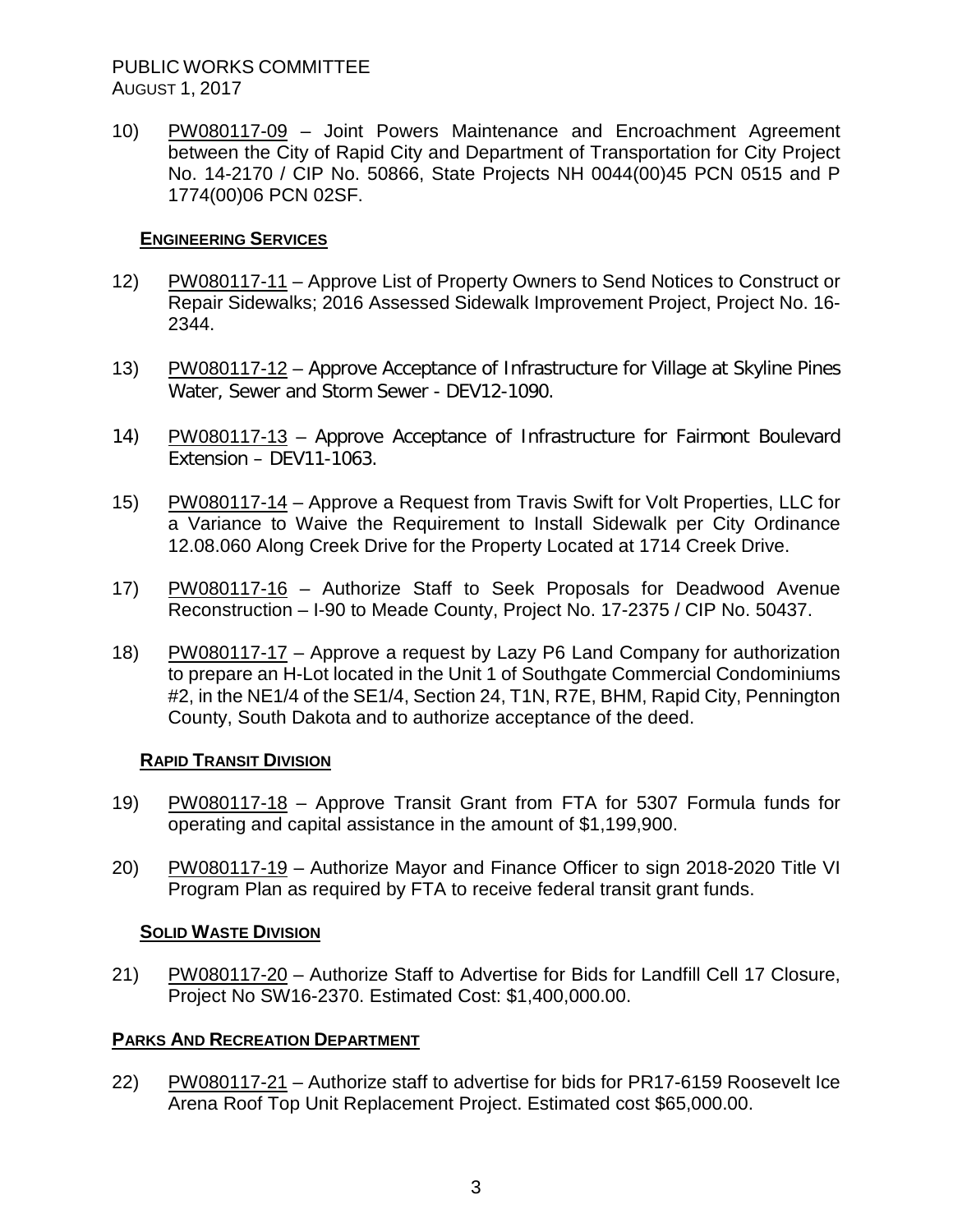- 23) PW080117-22 Authorize Mayor and Finance Officer to sign Extension of Term of Contract for Services Agreement for Manager of Meadowbrook Golf Course Clubhouse and Pro-Shop Between the City of Rapid City and BF Variety Store, Inc.
- 24) PW080117-23 Authorize Staff to Request Proposals for Security Services for Parks Shelters, Gates and Restrooms and Cemetery Gates and Office.

END OF CONSENT ITEMS

### **ITEMS FROM THE PUBLIC WORKS DEPARTMENT**

#### **AUTHORIZE MAYOR AND FINANCE OFFICER TO SIGN**

11) PW080117-10 – Salamun moved, second by Nordstrom to Authorize Mayor and Finance Officer to Sign a Professional Services agreement between City of Rapid City and HDR Engineering, Inc. for Sheridan Lake Road Traffic Study – Albertta Drive to Corral Drive; Project No. 17-2373 / CIP No. 51122 in the amount of \$148,190.00. Tech explained the study. Motion carried unanimously. *On consent calendar*

#### **ENGINEERING SERVICES**

16) PW080117-15 – Nordstrom moved, second by Salamun to Authorize properties outside City limits to connect to City water in accordance with Resolution 2014- 192, upon execution of covenant agreement and payment of construction fees. Tech explained how the resolution works. Motion carried unanimously. *On consent calendar*

#### **PARKS AND RECREATION DEPARTMENT**

25) PW080117-24 – Salamun moved, second by Nordstrom to Authorize Mayor and Finance Officer to Sign Amendment to Professional Services Agreement with Ferber Engineering Company, Inc. for City Bike Path Restoration and Rapid Creek Bank Stabilization, Project No. PR14-6118, in the amount of \$6,475.00. Biegler explained what portion of the bike path will be restored with this agreement. Motion carried unanimously. *On consent calendar*

## **NON-CONSENT ITEMS** – Item 26

Public comment was opened.